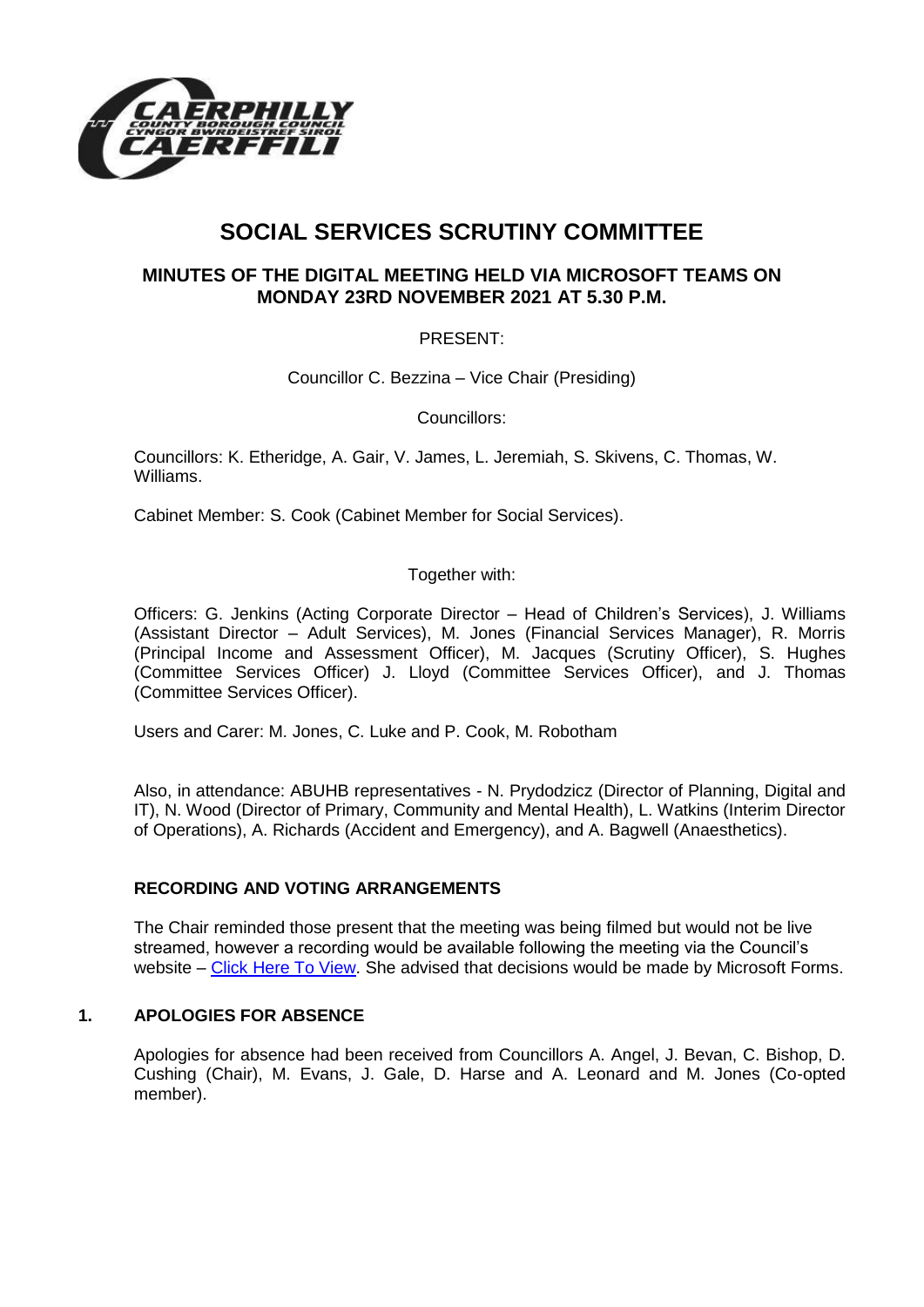### **2. DECLARATIONS OF INTEREST**

There were no declarations of interest received at the commencement or during the course of the meeting.

### **3. MINUTES – 1 ST NOVEMBER 2021.**

RESOLVED that the minutes of the meeting of the Social Services Scrutiny Committee held on  $1<sup>st</sup>$  November 2021 (minute nos.  $1 - 8$ ) be approved and signed as a correct record.

#### **4. CONSIDERATION OF ANY MATTER REFERRED TO THE SCRUTINY COMMITTEE IN ACCORDANCE WITH THE CALL-IN PROCEDURE**

There had been no matters referred to the Scrutiny Committee in accordance with the call-in procedure.

#### **5. SOCIAL SERVICES SCRUTINY COMMITTEE FORWARD WORK PROGRAMME**

The Scrutiny Officer introduced the report that informed the Committee of its Forward Work Programme planned for the period November 2021 to March 2022.

Following consideration, it was moved and seconded that the recommendation in the report be approved. By way of electronic voting this was agreed.

RESOLVED that the Forward Work Programme as appended to the meeting papers be published on the Council's website.

#### **6. CABINET REPORT**

There had been no requests for the Cabinet report to be brought forward for discussion at the meeting.

# **REPORTS OF OFFICERS**

Consideration was given to the following reports.

# **7. ABUHB PRESENTATION**

The Scrutiny Meeting welcomed Nicola Prydodzicz (Director of Planning, Digital and IT), Nick Wood (Director of Primary, Community and Mental Health), Leanne Watkins (Interim Director of Operations), Alistair Richards (Accident and Emergency), and Andy Bagwell (Anaesthetics), who were all staff from Aneurin Bevan University Health Board.

The Director of Planning, Digital and IT, Nicole Prygodzilz provided a complex presentation in relation to the Grange University Hospital since opening 12 months ago and the new hospital model that has been implemented. It provided a high level overview of success and key challenges since the Hospital has opened. The presentation focused on the Emergency Department and Minor Injuries Unit and gave an update on Ysbyty Ystrad Fawr.

The presentation detailed how it assisted the public to navigate the system to be able to identify which service would best suit the individual's needs.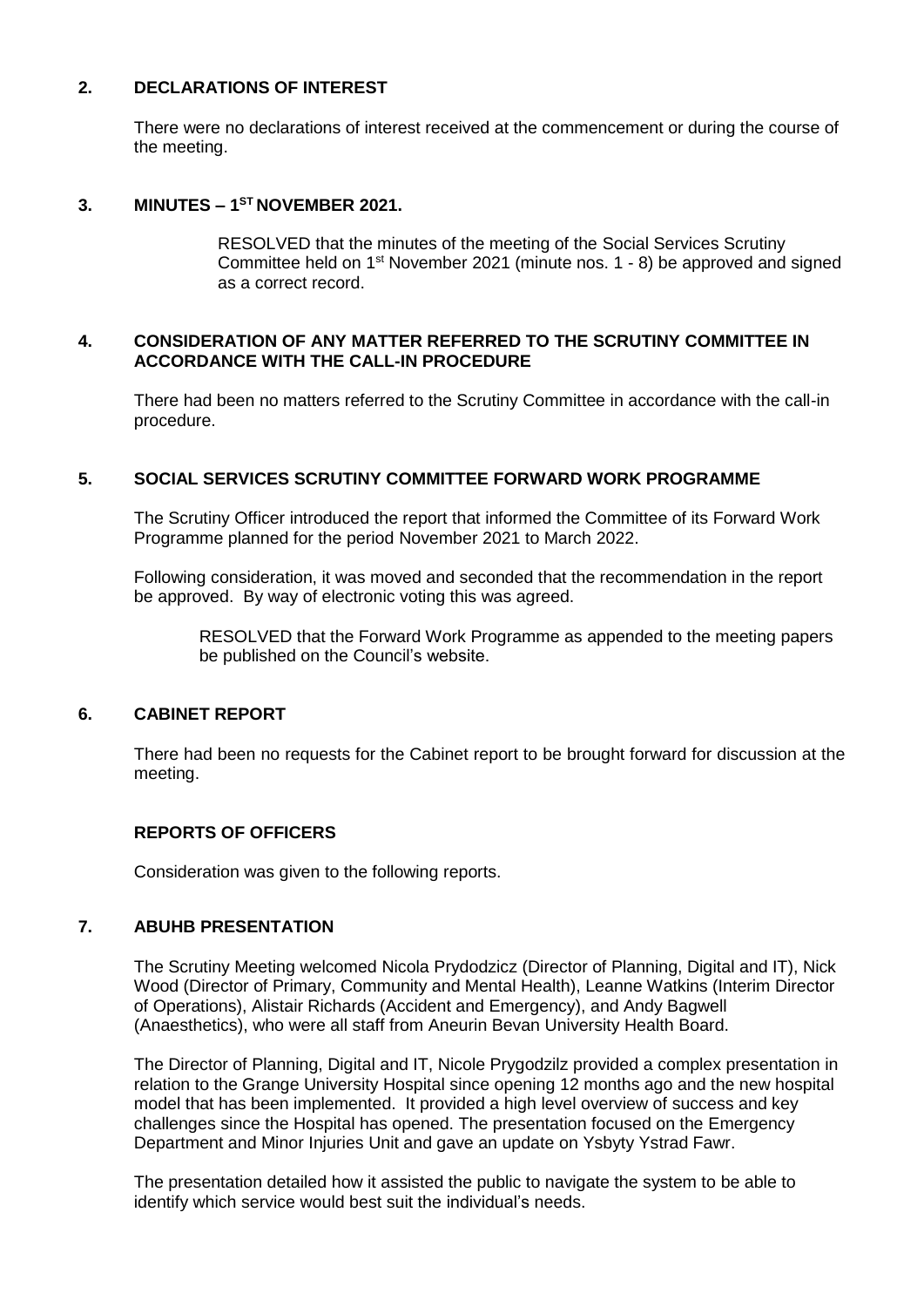The Scrutiny Committee thanked Ms Prygodzilz for the detailed presentation and acknowledged the hard work of all Aneurin Bevan University Staff. The presentation was then discussed at length.

Members raised several queries in relation to how best to inform the public as to which service they would require. It was identified all Members have a duty to advise their constituents they need to contact 111 to be directed to the best form of care, to suit their needs. It was also noted that the Councillors and Aneurin Bevan University Health Board Members should be working closer together. Discussions took place around transportation to the hospital and the concerns of local residents at the number of smaller surgeries closing. Nick Wood the Director of Primary, Community and Mental Health advised a problem they currently have is that the smaller surgeries are independent providers. They are having a recruitment issue employing GPs, nurses and reception staff.

Following consideration and discussion, the presentation was noted.

# **8. FINAL REPORT FROM TASK AND FINISH GROUP ON NON-RESIDENTIAL CARE CHARGES**

The Chair of the Task and Finish Group (Cllr Vincent James) introduced the report which informed Members of the findings of the task and finish group that was established to review charges for non-residential care set by Caerphilly County Borough Council. Members were asked to consider recommendations of the review group and then determine their recommendation to Cabinet.

Members were asked to consider Hourly rate for Home Care

**Option 1:** That Committee supports an annual increase of 10% for hourly rates until 2024/25 when an annual uplift of 3% should be applied. This would mean that that the hourly rate within the County Borough would reach the Welsh median in 2023/24, assuming an annual inflationary uplift of 2% by the other Welsh Local Authorities surveyed. The hourly rate for 2023/24 would be £18.55. In 2026/27 the hourly rate would be £20.26.

**Option 2:** That Committee supports an annual increase of 6% for hourly rates. This would mean that that the hourly rate within the County Borough would reach the Welsh median in 2025/26, assuming an annual inflationary uplift of 2% by the other Welsh Local Authorities surveyed. The hourly rate for 2025/26 would be £19.35. In 2026/27 the hourly rate would be £20.51.

The Members were then asked to consider sessional rate for Day Care and given three options for consideration

**Option 1:** That Committee supports an annual increase of 10% for sessional rates. This would mean that that the sessional rate within the County Borough would not reach the Welsh median but would rise out of the lower quartile of rates for Wales in 2025/26, assuming an annual inflationary uplift of 2% by the other Welsh Local Authorities surveyed. The sessional rate for 2025/26 would be £16.97. In 2026/27 the sessional rate would be £18.66. **Option 2:** That Committee supports an annual increase of 20% for sessional rates. This would mean that that the sessional rate within the County Borough would not reach the Welsh median but would rise out of the lower quartile of rates for Wales in 2023/24, assuming an annual inflationary uplift of 2% by the other Welsh Local Authorities surveyed. The sessional rate for 2023/24 would be £16.70. In 2026/27 the sessional rate would be £28.84. **Option 3:** That Committee supports an annual increase of 30% for sessional rates. This would mean that that the sessional rate within the County Borough would reach the Welsh median in 2026/27, assuming an annual inflationary uplift of 2% by the other Welsh Local